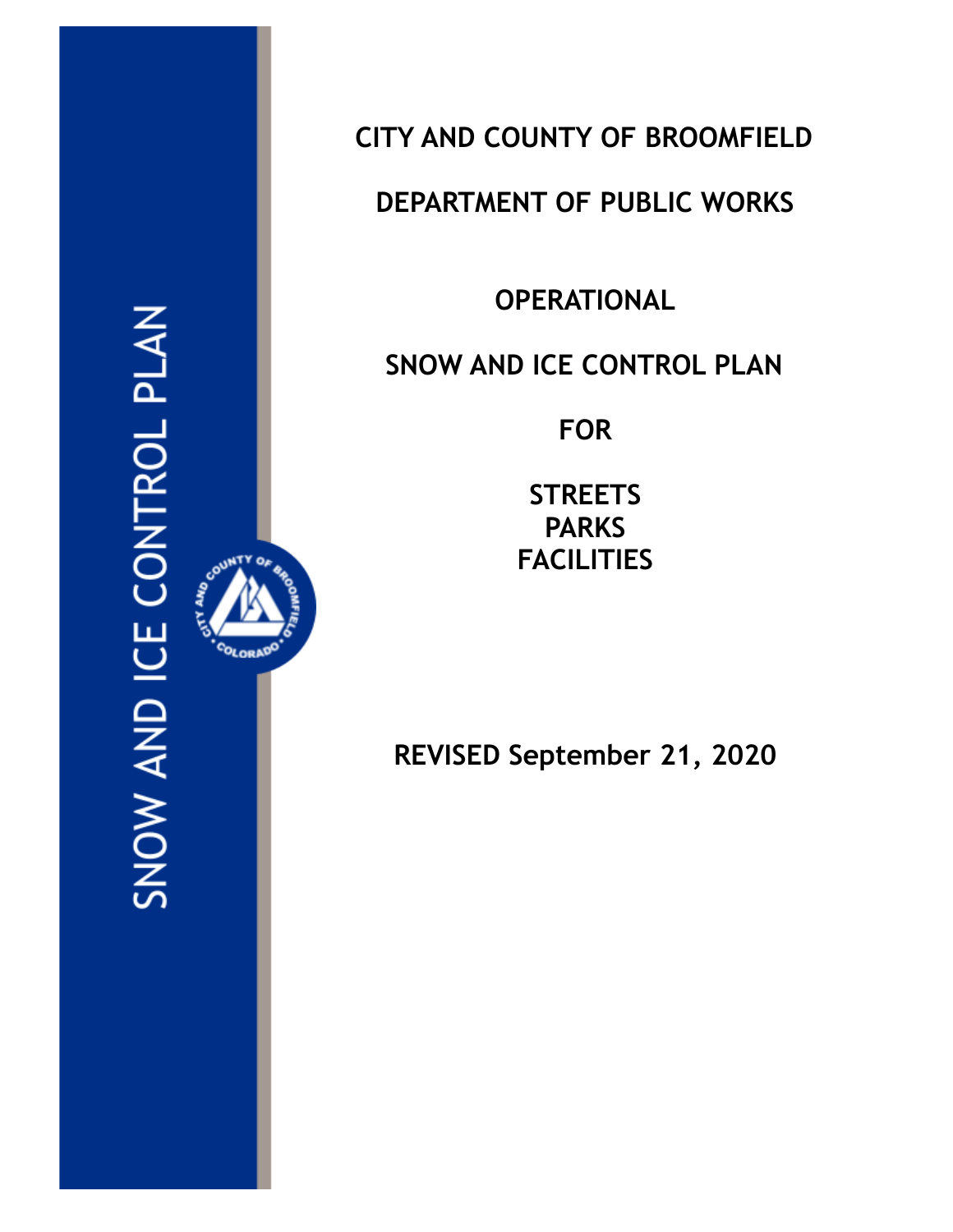## **TABLE OF CONTENTS**

| SNOW AND ICE CONTROL PLAN                        | $\mathbf{2}$   |
|--------------------------------------------------|----------------|
| Purpose                                          | $\mathbf{2}$   |
| Objectives                                       | $\mathbf{2}$   |
| Goals                                            | 3              |
| <b>Annual Crew Meeting</b>                       | 4              |
| STORM CLASSIFICATION AND RESPONSE                | 4              |
| Terminology                                      | 4              |
| Storm Categories and Response                    | 4              |
| <b>GENERAL POLICIES</b>                          | 5              |
| <b>Snow Routes</b>                               | 5              |
| Plowing and Alternate De-icers                   | 5              |
| <b>Bare Pavement Policy</b>                      | 6              |
| <b>Street Closures</b>                           | 6              |
| <b>Reporting Accidents</b>                       | 6              |
| Service Outside of Jurisdiction                  | 6              |
| Towing or Moving Private Property                | 6              |
| Parks and Facilities Snow and Ice Control Policy | $\overline{7}$ |
| <b>Exceptions to Policies</b>                    | 7              |
| <b>RESPONSE PROCEDURES</b>                       | 8              |
| Storm Categories I and II                        | 8              |
| <b>Storm Category III</b>                        | 8              |
| <b>Storm Category IV</b>                         | 8              |
|                                                  |                |
| <b>Storm Category V</b>                          | 8              |
| Special Responses                                | 9              |
| <b>CONTRACTOR OPERATIONAL PROCEDURES</b>         | 9              |
| General                                          | 9              |
| <b>Employee Conduct</b>                          | 10             |
| Supervision                                      | 10             |
| <b>Plowing Procedures</b>                        | 10             |
| Coordination                                     | 10             |
| Demobilization                                   | 10             |
| <b>Equipment Accounting</b>                      | 11             |
| MANPOWER AND EQUIPMENT                           | 11             |
| <b>City and County Manpower</b>                  | 11             |
| <b>City and County Equipment</b>                 | 11             |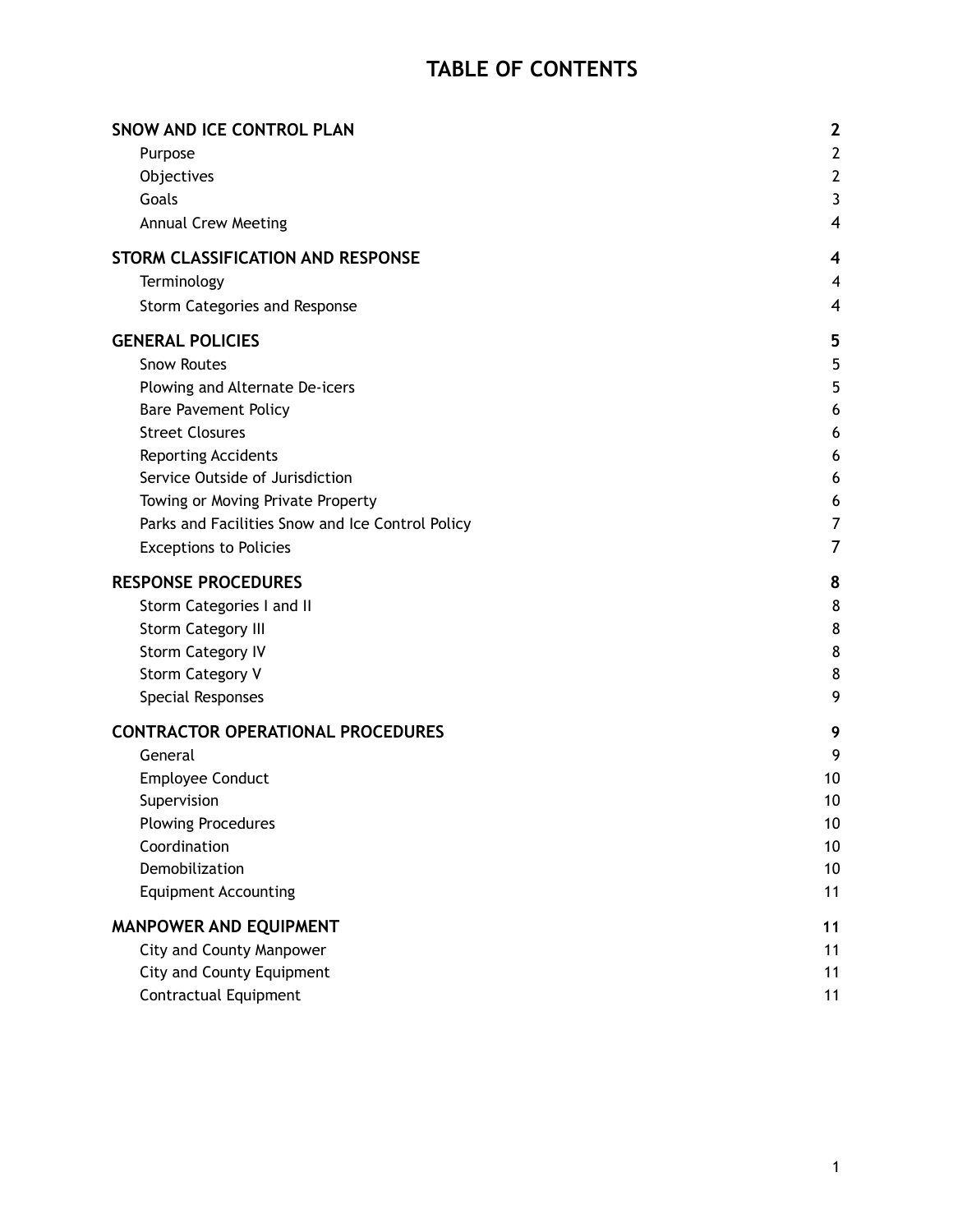## <span id="page-2-0"></span>**1. SNOW AND ICE CONTROL PLAN**

#### **1.1. Purpose**

The purpose of the plan is to provide general guidelines for snow and ice control operations. Actual operations may deviate from the plan in order to respond to actual storm conditions.

#### <span id="page-2-1"></span>**1.2. Objectives**

Street System: The objective of the program is to provide for the safe and expedient movement of traffic during inclement winter weather conditions. To achieve this objective, the City and County's street system is prioritized into four categories.

- 1.2.1. First priority is major collector streets A major collector serves multiple subdivisions or areas of the City and County. It collects traffic from minor collector streets. Streets in major business, commercial, and industrial areas are also considered first priority. Street abutting schools are considered first priority on school days.
- 1.2.2. Second priority is minor collector streets A minor collector serves a single subdivision or area of the City and County. It feeds traffic to major collector streets. Problem areas such as steep hills or sharp curves may also be considered second priority depending on storm conditions.
- 1.2.3. Third priority is the stop sign approaches to first priority streets, not covered in the first two priorities.
- 1.2.4. Residential streets
	- 1.2.4.1. All neighborhood streets, not normally plowed as a first or second priority.

Sidewalk System: The objective of the program is to provide safe and expedient movement of pedestrians and cyclists. Plowing sidewalks is done on a priority system to achieve this.

- 1.2.5. First priority routes are primarily school routes that must be kept open when schools are in session. First priorities are also other high-use sidewalks.
- 1.2.6. Second priority routes are recreational and less used sidewalks. Second priorities are plowed after the storm subsides.

Parking Lots: City and County parking lots are also plowed and de-iced on a priority basis. They are prioritized as follows:

| <b>First Priority</b>           | <b>Second Priority</b>        |
|---------------------------------|-------------------------------|
| Paul Derda Recreation Center    | #12 Garden Center             |
| <b>Recreation/Senior Center</b> | Depot Museum                  |
| Civic Center Complex            | Service Center                |
| Motor Vehicle/Finance           | Water Plant                   |
| Courts/Police                   | <b>Wastewater Reclamation</b> |
| Library/Auditorium              | <b>Brunner House</b>          |
| Health & Human Services         | <b>Municipal Shops</b>        |
| <b>Detention Center</b>         |                               |

Other City  $\hat{\theta}$  County owned lots will be plowed once the snowstorm subsides. This includes lots that are located at different parks and open space sites.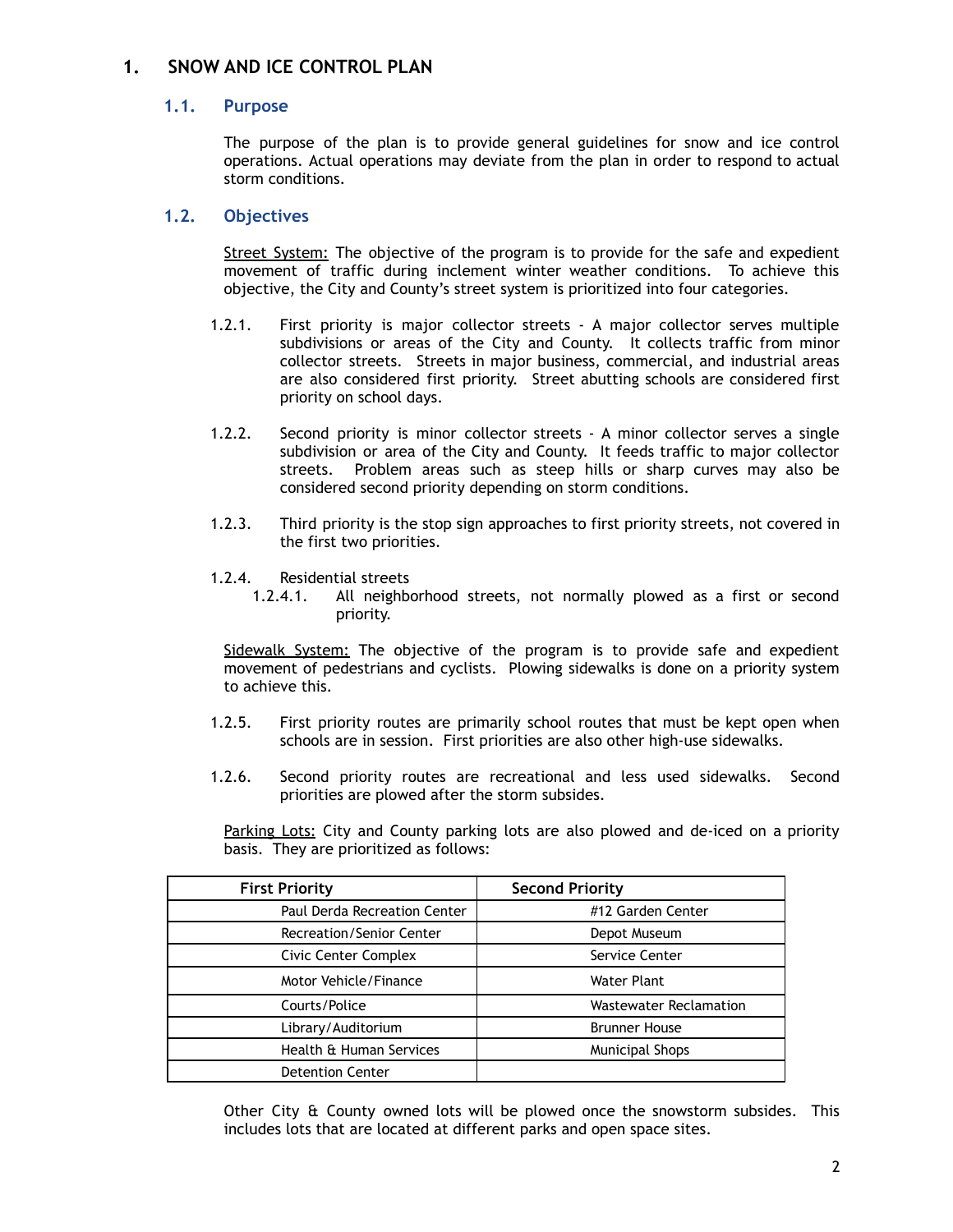#### <span id="page-3-0"></span>**1.3. Goals**

Street System: The goals for the program are:

- 1.3.1. All first priority streets plowed and/or serviced within four hours of the first call.
- 1.3.2. All second priority streets plowed and serviced within four hours from the time a storm subsides.
- 1.3.3. All third priority streets serviced within twelve hours from the time a storm subsides.
- 1.3.4. All neighborhood streets plowed a single lane width wide, as close to the center of the street as possible, within four hours of asset deployment, for Category IV Storms.
- 1.3.5. All neighborhood streets plowed two lane widths wide and deicer applied every eight hours for the duration of Category V storms.
- 1.3.6. Delays in these goals may occur during Category IV and V storms.

Sidewalk System: The goals for the program are:

- 1.3.7. Keep first priority walks and plowed throughout the duration of the storm.
- 1.3.8. Snow shall be removed from all hard surfaced sidewalks and plowed as promptly as reasonably possible and no later than 12:00 noon the day following the time a storm subsides.

Parking Lots: The goal of the program is to have first and second priority areas serviced to provide customers and employees access to the facilities during business hours.

#### <span id="page-3-1"></span>**1.4. Annual Crew Meeting**

A meeting with the snow crew is held prior to each winter season. The goals, objectives, and operational procedures addressed in this manual are reviewed. The review includes the importance of relations with the public and the need to be sensitive to the public's concerns.

#### <span id="page-3-3"></span><span id="page-3-2"></span>**2. STORM CLASSIFICATION AND RESPONSE**

#### **2.1. Terminology**

The names assigned to the storm categories depicted below are consistent with those used in the region to describe the severity of storms. They will become especially important at the time the City and County of Broomfield decides to implement a snow route ordinance. The no parking regulations on designated snow routes become effective "when a storm is categorized as a snowstorm condition or a severe snowstorm condition."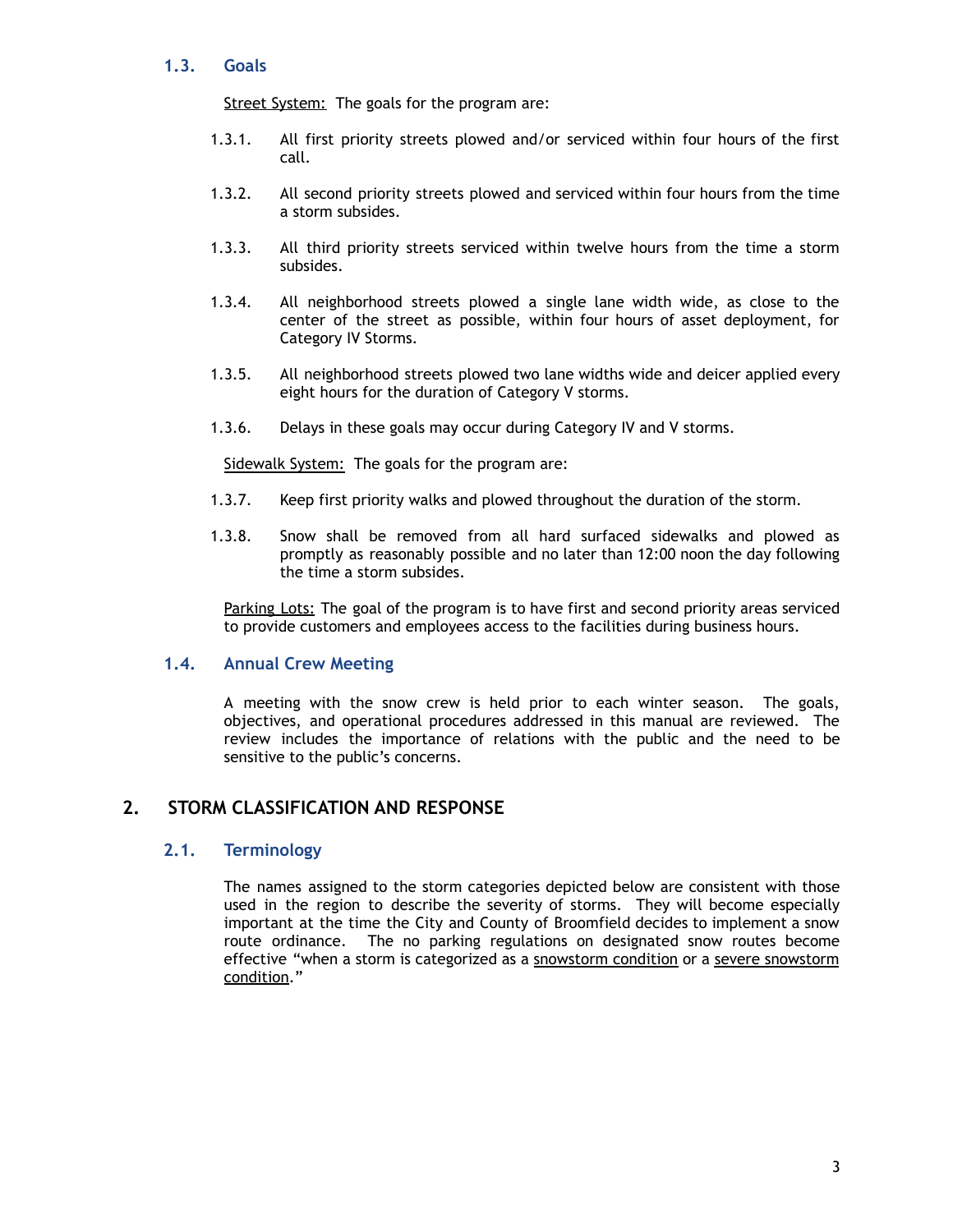## <span id="page-4-0"></span>**2.2. Storm Categories and Response**

Storm categories are shown below. The description should be considered general in nature. Actual storm conditions will ultimately determine the storm's category and response.

| <b>Storm Category</b> | Description                                                                                                                                                                                                                                                                                                   | Response                                                                                                                                                                                                                                                                                                                                                                                                                         |  |
|-----------------------|---------------------------------------------------------------------------------------------------------------------------------------------------------------------------------------------------------------------------------------------------------------------------------------------------------------|----------------------------------------------------------------------------------------------------------------------------------------------------------------------------------------------------------------------------------------------------------------------------------------------------------------------------------------------------------------------------------------------------------------------------------|--|
| L                     | Minor Snow Storm Condition.<br>Storms resulting in isolated icy spots.                                                                                                                                                                                                                                        | Some de-icing as necessary.                                                                                                                                                                                                                                                                                                                                                                                                      |  |
| $\mathbf{  }$         | Light Snow Storm Condition.<br>Snowfall of less than four (4) inches of<br>accumulation in the street. Majority of storms<br>are in this category. Melting usually occurs<br>within a twenty-four (24) hour period.                                                                                           | First, second and third priority<br>streets are treated.                                                                                                                                                                                                                                                                                                                                                                         |  |
| III                   | Snow Storm Condition.<br>Snowfall in excess of four (4) inches of one-lane wide down the center<br>accumulation in the street, or a Category II<br>storm followed by more than seventy-two (72)<br>hours of temperatures of twenty (20) degrees or<br>colder causing snow packed roads and icy<br>conditions. | In addition to priority routes,<br>residential streets are plowed<br>of the street with a single pass<br>when residential streets reach<br>four (4) inches of accumulation<br>in the street. Cul-de-sacs are<br>plowed, pushing snow from the<br>outside edge to the middle.                                                                                                                                                     |  |
| IV                    | Severe Snow Storm Condition.<br>Dangerous storms that produce 8" to 11" of when residential streets reach<br>snow accumulation in the street.                                                                                                                                                                 | In addition to priority routes,<br>residential streets are plowed<br>one-lane wide down the center<br>of the street with a single pass<br>four (4) inches of accumulation<br>in the street. Cul-de-sacs are<br>plowed, pushing snow from the<br>outside edge to the middle.                                                                                                                                                      |  |
| $\mathsf{V}$          | High Accumulation Snow Storm.<br>Dangerous storms that produce 12" or more of<br>snow accumulation in the street.                                                                                                                                                                                             | In addition to priority routes,<br>residential streets are plowed<br>every 8 hours two-lanes wide<br>down the center of the street.<br>Cul-de-sacs<br>plowed<br>are<br>two-lanes wide pushing snow<br>from the outside edge to the<br>middle. If necessary, priority<br>plows will continue to make<br>passes on residential streets<br>post-storm to clear as much ice<br>as possible and apply additional<br>deicing material. |  |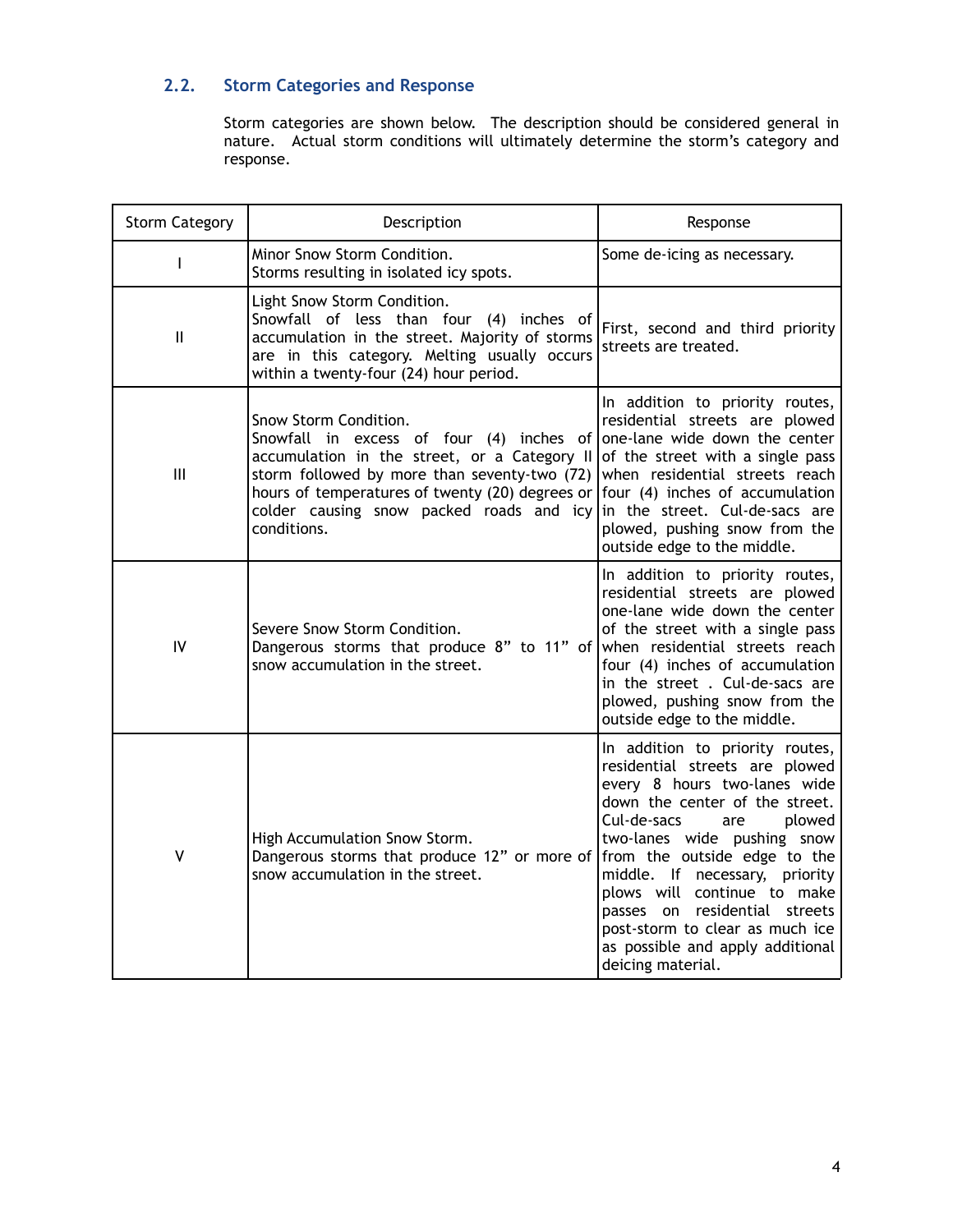### <span id="page-5-1"></span><span id="page-5-0"></span>**3. GENERAL POLICIES**

#### **3.1. Snow Routes**

The City and County's snow and ice control equipment is assigned to specific routes on the priority system. The priority routes are listed and shown on maps elsewhere in this manual.

The manual refers to the priorities within the city and county limits. From time to time, the city and county enters into service agreements with other entities in which routes are "traded" or "contracted" out.

#### <span id="page-5-2"></span>**3.2. Plowing and Alternate De-icers**

"Ice Slicer", a granular de-icing material and "Apex", a liquid de-icer that works at lower temperatures, are used as alternatives to salt and sand applications.

Skid control is accomplished by applying de-icing materials to the streets. First and second priority streets are "spot" treated, as needed, to achieve a safe driving condition. A solid 50-75 foot street section is treated at stop signs and 75-100 foot street section at traffic signal approaches.

The snowplow operator decides when to start plowing, usually when the snow starts to accumulate on the street. During the storm first priority streets are plowed to ensure two lanes of traffic are kept open. After the storm subsides, first priority streets are cleared from edge to edge. The streets listed below will be plowed in the direction indicated at the point when normal plowing to the side causes driveway blockage.

| <b>Street</b>              | From          |                        | <b>Direction</b> |
|----------------------------|---------------|------------------------|------------------|
| Main Street                | $10th$ Avenue | 1 <sup>st</sup> Avenue | East             |
| W. 11 <sup>th</sup> Avenue | Laurel Street | Hemlock Way            | North            |
| W. 2nd Ave.                | Main St       | Daphne Way             | North            |
| Arlington Ave.             | Utica St.     | Forest View St.        | North            |

Other streets may be plowed in a specific direction depending on storm conditions. Second priority streets are plowed to a width of two full lanes. Residential streets are plowed one pass down the center of the streets for storms with accumulation between 4- and 11-inches. This is done to avoid blocking driveways and covering residential sidewalks. For storms that produce 12-inches or more residential streets will be plowed two-lanes wide or as wide as possible down the center of the street every eight hours for the duration of the storm.

#### <span id="page-5-3"></span>**3.3. Bare Pavement Policy**

When conditions are favorable, streets are to be plowed to the bare pavement. However, this isn't feasible during most of the winter due to the need to service and continually plow the same road section repeatedly to reach pavement. Also, the rubber cutting blades on City and County plows cannot cut through packed snow and ice. Rubber blades are used in lieu of steel blades because of the numerous manholes and valve boxes located in City and County streets, and to protect pavement markings. During severe winter storms with heavy snow accumulation and prolonged freezing temperatures plows will be outfitted with steel blades to mitigate ice buildup.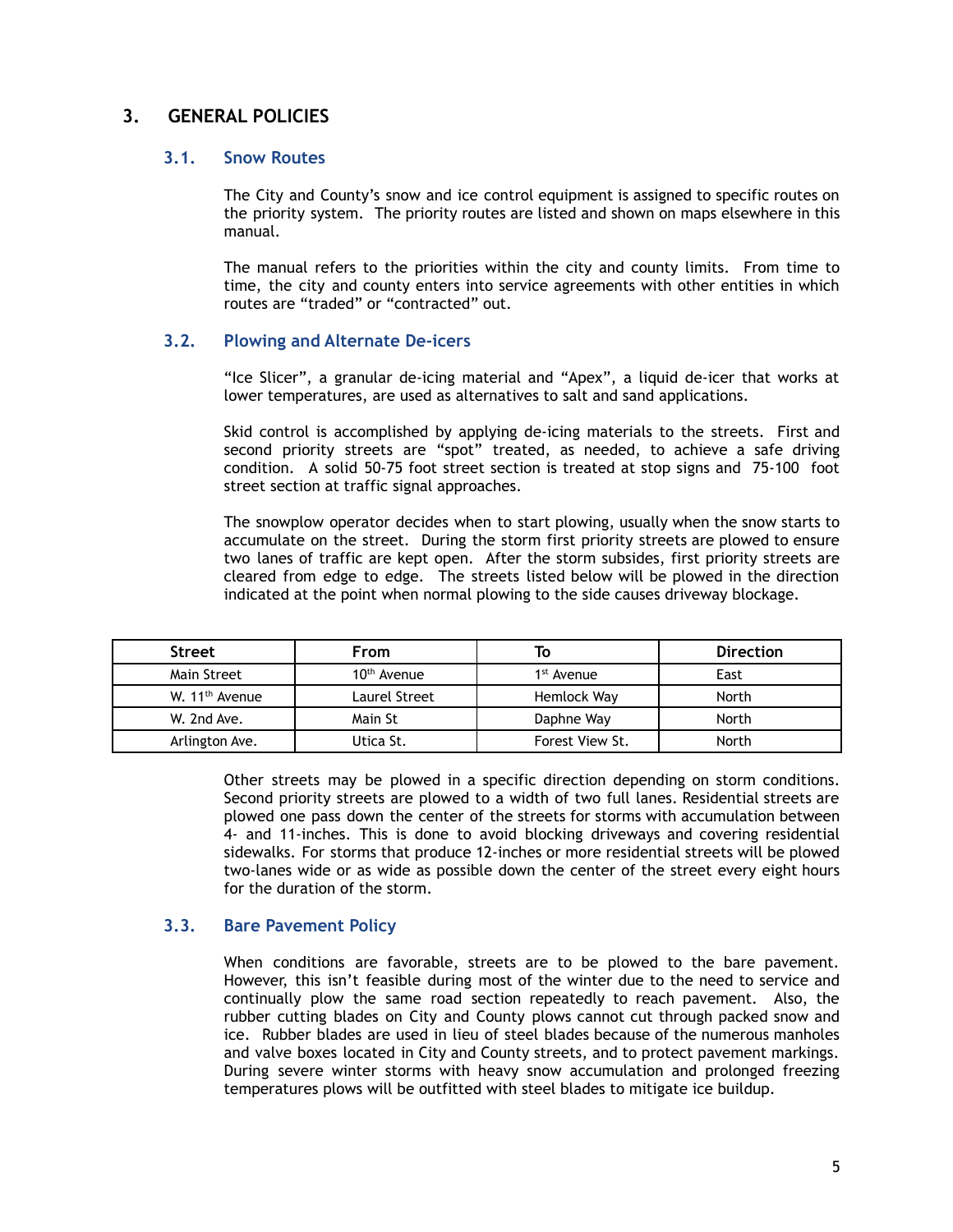#### <span id="page-6-0"></span>**3.4. Street Closures**

The decision to close a street is to be made by the supervisor on duty in cooperation with the Police Department. It is the responsibility of the Street Division to set the necessary barricades and to inform the local emergency services of these closures.

#### <span id="page-6-1"></span>**3.5. Reporting Accidents**

During regular working hours, accidents or stalled vehicles will be reported to the Police Department through one of the City and County's base stations. After regular working hours the contact will be made by radio directly to the Police Department. If a City and County vehicle is involved in an accident, the Police Department and the supervisor on duty will be contacted immediately.

#### <span id="page-6-2"></span>**3.6. Service Outside of Jurisdiction**

Snow crews will NOT respond to service requests outside of the Broomfield City and County limits. Service will not be provided to private areas or to streets that are not part of Broomfield City. Exceptions include agreements by the City and County to service an area outside the city and county limits, or a request to assist the Broomfield Police Department with an accident on a state highway in Broomfield.

#### <span id="page-6-3"></span>**3.7. Towing or Moving Private Property**

Generally, towing or moving privately owned vehicles or other privately owned property obstructing public right-of-ways by City and County personnel is not allowed. The Police Department is to be notified if an obstruction is a potential hazard impeding traffic flow or is affecting maintenance operations. Assistance such as hand pushing, placing granular de-icer for traction, or providing towing information is allowed. A detailed towing policy is included in the Addendum.

#### <span id="page-6-4"></span>**3.8. Parks and Facilities Snow and Ice Control Policy**

The sidewalks and parking lots of City and County facilities are cleared by the Recreation Services Parks Maintenance Division. The snow will be controlled at the different facilities on a "priority'' basis. Plowing of snow will be done when there is a minimum of one-inch accumulation on paved surfaces. The sidewalks and entrances leading to all facilities will be cleared during any storm. After snow has been controlled in the parking lots, the Park Maintenance Division will apply a granular deicer as needed. The Parks Maintenance Division will also apply "Ice-Melt" to the sidewalks as required.

| <b>First Priority</b>        | <b>Second Priority</b>        |
|------------------------------|-------------------------------|
| Paul Derda Recreation Center | #12 Garden Center             |
| Recreation/Senior Center     | Depot Museum                  |
| <b>Civic Center Complex</b>  | Service Center                |
| Motor Vehicle/Finance        | Water Plant                   |
| Courts/Police                | <b>Wastewater Reclamation</b> |
| Library/Auditorium           | <b>Brunner House</b>          |
| Health & Human Services      | <b>Municipal Shops</b>        |
| <b>Detention Center</b>      |                               |

After the sidewalks and entrances surrounding the above mentioned facilities have been cleared initially, it will be the responsibility of the Facility Operations Division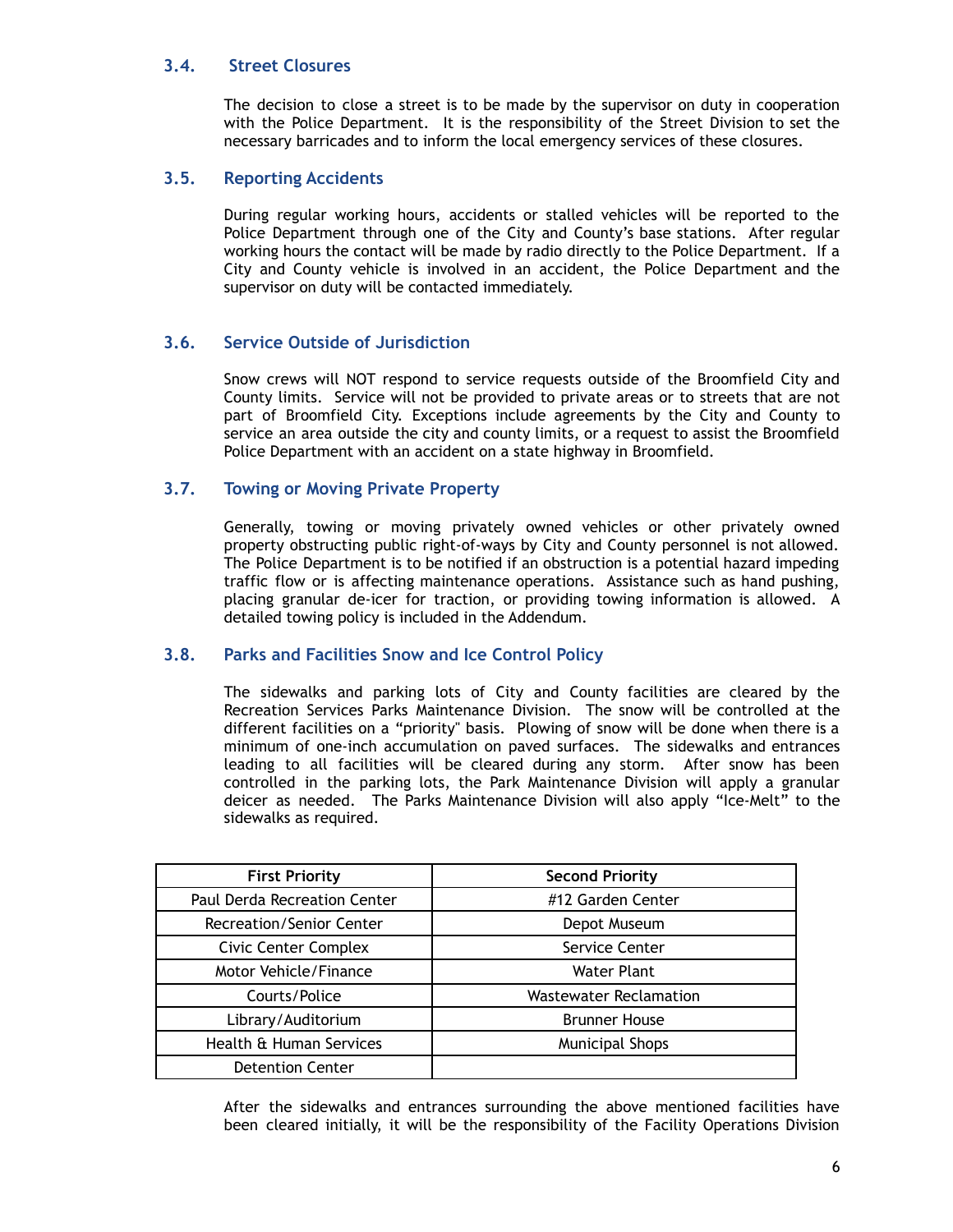staff of each facility to keep the sidewalks and all entrances free from ice and properly maintained.

In the event of an extended storm, snow and ice control will be done at different times throughout the day. Contact the Facilities Help Desk for special requests and they will be forwarded it to the Parks Maintenance Division Superintendent.

Non-Working Hours Procedures: During non-working hours the Park Maintenance Division will be responsible for clearing the parking lot and sidewalks for the Police Detention Center and the Police/Court building until 5:00 P.M. when the Facility Operations Division staff will take over the responsibilities. Police and Detention Officers will spot, check and maintain their areas after the Facility Operations Division staff shift is over and until the Parks Maintenance Division staff shift begins.

#### <span id="page-7-0"></span>**3.9. Exceptions to Policies**

The above policies can only be superseded by directions from the City Manager, the Director of Public Works, or their designees.

#### <span id="page-7-2"></span><span id="page-7-1"></span>**4. RESPONSE PROCEDURES**

#### **4.1. Storm Categories I and II**

Advisory During Regular Working Hours: Snow crews are put on alert when the storm approaches. Trucks and equipment are made ready to respond by maintenance checks, fueling, and loading with granular de-icer. The goal is to have the equipment on assigned routes at the time storm conditions require the streets to be serviced.

Advisory For Non Working Hours: When a storm is predicted to occur during off-duty hours, one of the two primary snow crews is put on call for the first shift. The second crew is notified by the first crew that they have been activated and that the second crew should anticipate being called in to work 12 hours after the storm commences. The goal is to have the initial crew arrive within half an hour after being notified. Allowing time for trucks to warm up and filling with de-icer, the equipment will be on their routes within thirty minutes of the crew's arrival.

#### <span id="page-7-3"></span>**4.2. Storm Category III**

When a storm is forecast, contractors for residential streets will be placed on standby by the Street Operations Pavement Manager and the City Manager's office will be notified. Street Services staff will monitor accumulation on residential streets during the storm. When four (4) inches of accumulation is reached, contractors will be deployed to plow residential streets. All other procedures for category I and II storms still apply.

#### <span id="page-7-4"></span>**4.3. Storm Category IV**

Advisory: When advised that a potentially severe storm system is approaching, all snow crew personnel are put on call, the Department and Division heads are notified, and the City Manager is advised of the impending storm. The City and County contractors are advised of the situation and placed on standby. A meeting will be held with the contractors and they will receive the procedures under which they will operate. These procedures are addressed in Section 6 of this manual.

Start of a Storm: If weather predicting resources advise that a dangerous snow storm is imminent, the storm will be treated as. Priority route plows will deploy to the streets ahead of the snow storm, and contractors for residential streets will be placed on standby. Street Services Staff will monitor accumulation on residential streets during the storm. When four (4) inches of accumulation is reached, contractors will be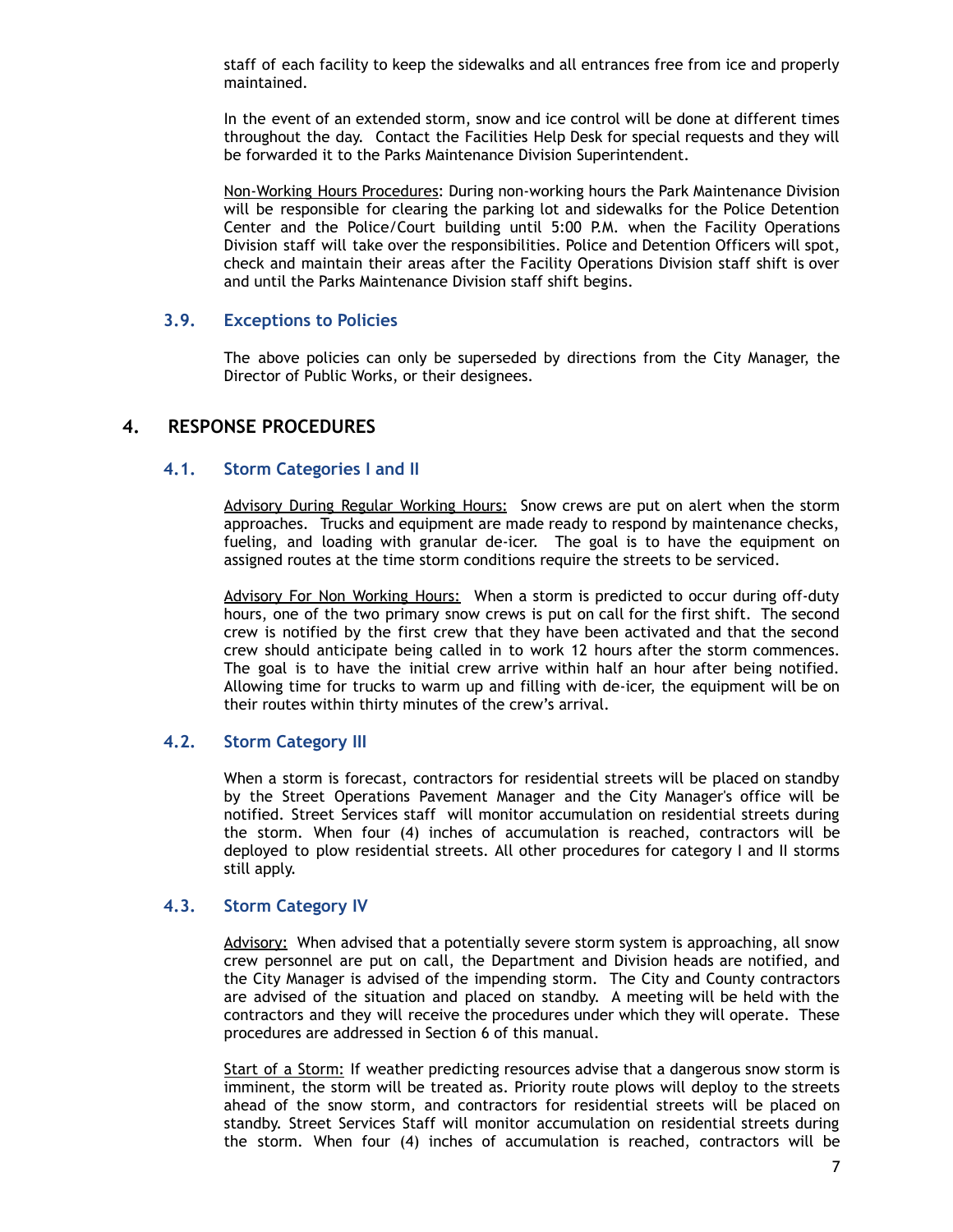deployed to plow residential streets (more detailed procedures for the contractor are addressed in Section 6 of this document.)

Public Information: The public will be kept informed of the situation through normal media outlets and by announcements on cable television. Media releases will be coordinated through the City and County's Public Information Officer.

#### <span id="page-8-0"></span>**4.4. Storm Category V**

Advisory: When advised that a potentially dangerous storm system is approaching, all snow crew personnel are put on call, the Department and Division heads are notified, and the City Manager is advised of the impending storm. The City and County contractors are advised of the situation and placed on standby. A meeting will be held with the contractors and they will receive the procedures under which they will operate. These procedures are addressed in Section 6 of this manual.

Start of Storm: If weather predicting resources advise that a severe snow storm is imminent, the storm will be treated as such as soon as snow starts to fall, and all streets in the City/County of Broomfield will become first priority streets. Contractual assistance will be brought in with city/county crews and begin to perform snow and ice control as soon as snow begins to fall (more detailed procedures for the contractor are addressed in Section 6 of this document.)

Additional staff from other divisions of Public Works will also be brought in to work with Street Operations crews and operate heavy equipment not normally used in category I – III storms. The Superintendent of Street Operations will request an activation of the City and County of Broomfield Emergency Operations Center (EOC), and notify the director of Public Works, the Director of Public Works will then brief the City/County Manager. Street Operations will staff the EOC with the Superintendent of Street Operations and the Pavement Manager for the duration of snow and ice control efforts. At the time of the EOC activation, procedures for emergency snow and ice …

Public Information: The public will be kept informed of the situation through normal media outlets and by announcements on cable television. Media releases will be coordinated through the City and County's Public Information Officer.

#### <span id="page-8-1"></span>**4.5. Special Responses**

Schools: Due to before and after school activities streets around schools may require special services during some storms.

Other Areas: Some of the following residential areas may also require special services, especially after a storm that has drifting snow:

- Lac Amora Third Filing Streets with open field to the north
- Hazel Place in Westlake
- North facing cul-de-sacs
- Hills and curves
- Area north of W. 144th Avenue
- Intersection of Ash Street and Aberdeen Drive
- 136th Avenue Frontage Road

Special services will be provided at the discretion of the supervisor on duty.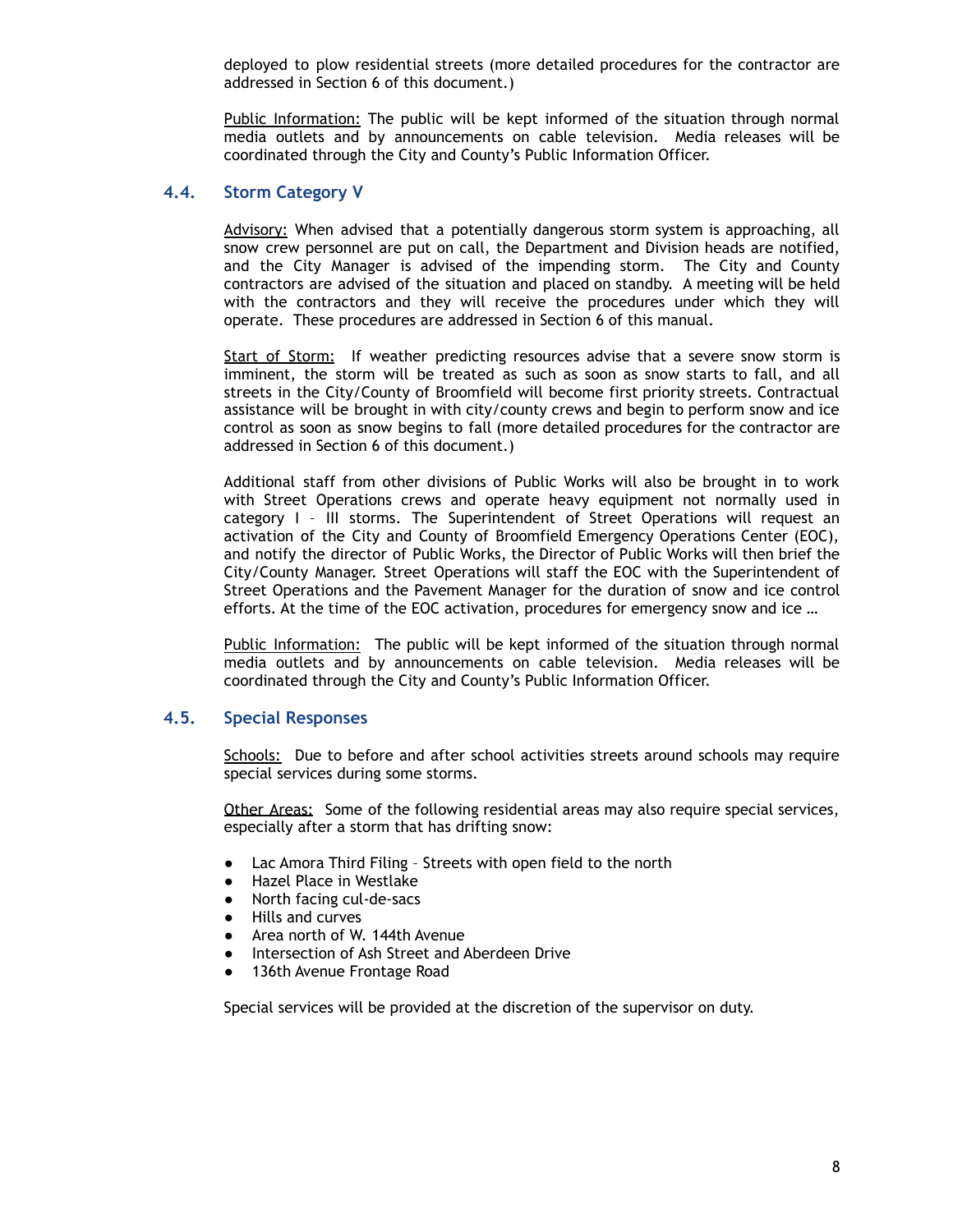## <span id="page-9-1"></span><span id="page-9-0"></span>**5. CONTRACTOR OPERATIONAL PROCEDURES**

#### **5.1. General**

The contractor will mobilize upon direction from the City and County. The contractor's equipment will be assigned to designated streets or areas by the pavement manager.

#### <span id="page-9-2"></span>**5.2. Employee Conduct**

The contractor and their employees, as representatives of the City and County, shall at all times treat residents and the public with respect and courtesy. Any incident involving the contractor and the public must be reported to the City and County supervisor immediately.

#### <span id="page-9-3"></span>**5.3. Supervision**

The contractor will have a supervisor on duty at all times. It is the contractor's responsibility to stay in contact with the City and County supervisor and to keep them informed of equipment progress.

#### <span id="page-9-4"></span>**5.4. Plowing Procedures**

The contractor will follow the same plowing procedures as City and County crews (reference Section 4. Response [Procedures](#page-7-1))

- 5.4.1. During the storm, first and second priority streets are plowed so that traffic lanes are kept open.
- 5.4.2. Once the storm subsides, first priority streets are plowed curb-to-curb in areas where such plowing will not block driveways or cover sidewalks. Second priority streets are cleared to a width of two traffic lanes.
- 5.4.3. Residential streets will be plowed in accordance with the Storm [Categories](#page-4-0) and [Response](#page-4-0) outlined in 2.2 above, without covering sidewalks. **Care must be taken to ensure sidewalks are not covered.** Should a sidewalk get covered, take the time to uncover the area immediately. Any snow that is plowed off of the street into a driveway should be removed immediately.
- 5.4.4. Snow in cul-de-sacs will be moved from the edges and plowed towards the center of the street.

#### <span id="page-9-5"></span>**5.5. Coordination**

Every effort will be made to coordinate the City and County and the contractor's operations. All contractual equipment will be equipped with Auto Vehicle Location and will be satellite tracked. The location of all contractual plows will be monitored in real time around the clock for the duration of the contractor's service.

#### <span id="page-9-6"></span>**5.6. Demobilization**

The contractor will be demobilized as areas are completed and his services are no longer required. The City and County supervisor on duty is responsible for coordinating the demobilization.

#### <span id="page-9-7"></span>**5.7. Equipment Accounting**

The Pavement Manager will issue an Auto Vehicle Location (AVL) unit to the contractor for each piece of equipment mobilized. The Pavement Manager will record the time